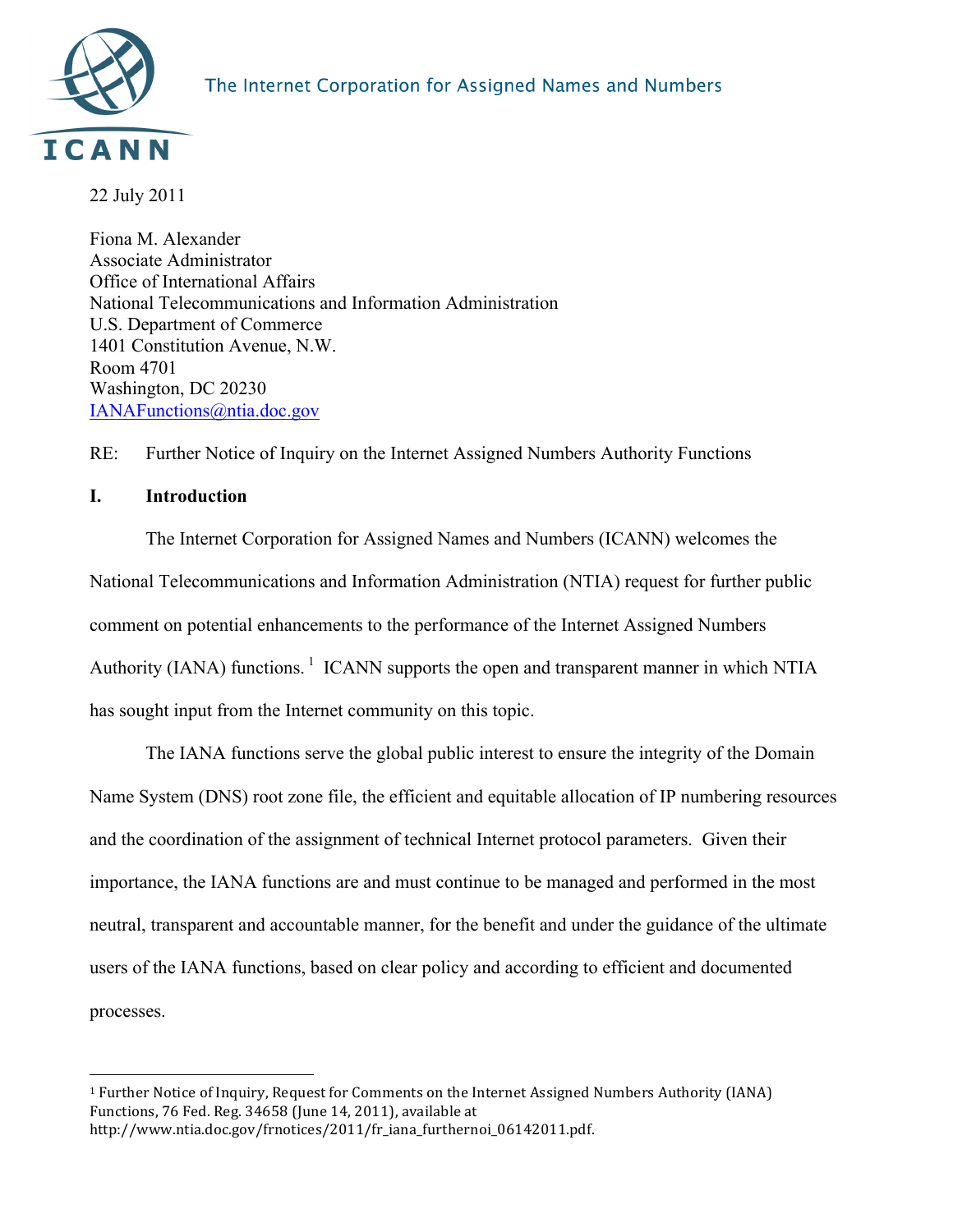

 $\overline{a}$ 

As stated by NTIA, the scheduled expiration of the current IANA functions contract provides the opportunity for a "comprehensive review of the IANA functions contract since the award of the first contract in 2000."<sup>2</sup> It is an opportunity to increase global confidence that the governance and performance of the IANA functions are carried out in the spirit of the multistakeholder approach. ICANN's comments in the FNOI are guided by this objective and focus in particular on whether the proposed Statement of Work (SOW) provisions enhances:

- The quality of service for the users of the IANA functions
- The transparency of the process workflow
- Accountability to all stakeholders and respect for the outcome of their respective policy development processes, and
- The stability and predictability of the IANA functions contractual framework.

ICANN submits these comments in response to the Further Notice of Inquiry based on its experience developed over 12 years of operation of the IANA functions and to highlight some implementation issues that may arise from ambiguous wording in the current draft SOW.

## **II. Continued bundling of the IANA functions**

The draft SOW rightly supports a continued bundling of the different functions, which ensures stability in the ongoing performance of IANA functions and takes into account the interdependencies among them.

With respect to the management of the protocol parameter registry and the .arpa domain, the

FNOI proposes that they remain subject to the IANA functions agreement. We agree that these

functions are closely associated with the other IANA functions and should be operated by the same

<sup>&</sup>lt;sup>2</sup> Notice of Inquiry, Request for Comments on the Internet Assigned Numbers Authority (IANA) Functions, 76 Fed. Reg. 10569 (Feb. 25, 2011), available at http://www.ntia.doc.gov/frnotices/2011/fr\_iananfunctionsnoi\_02252011.pdf.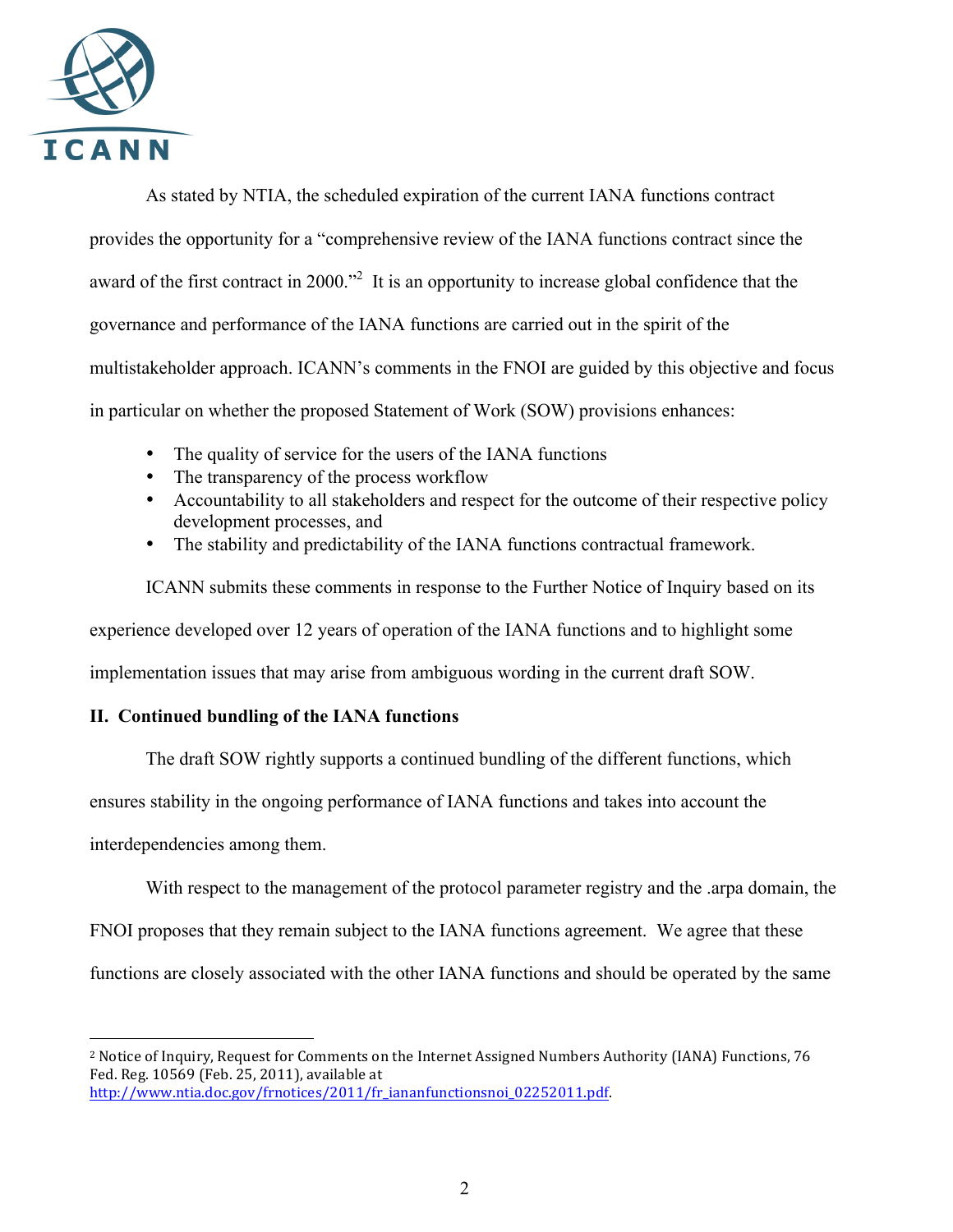

entity. But the functions can continue to be bundled and operated by the same entity without being governed by a single contract. Separating the governance of these functions from the procurement contract would not jeopardize their performance. It would however increase global confidence in the performance of these functions by allowing them to be subject to the oversight of the affected organizations, consistent with the multistakeholder model. Nevertheless, it should be the principal responsibility of IAB and the IETF to comment on whether these should be formally included in the IANA functions contract or left to separate agreements.

## **III. Performance metrics**

 $\overline{a}$ 

In the course of the last 12 years, metrics have progressively been developed for the performance of IANA functions in close cooperation with the relevant users.<sup>3</sup> In the spirit of the bottom-up, multi-stakeholder approach, it is the primary responsibility of the relevant stakeholders to determine, with the operator, the appropriate parameters and objectives. Accordingly, the COTR should not have the responsibility to formally approve such agreed performance metrics but, at most, to comment on whether they conflict with any other aspect of the IANA functions agreement. Under the proposed SOW, the IANA functions operator would become accountable to the U.S. Government rather than to the relevant stakeholder communities. The introduction of a formal approval by the COTR appears to be at odds with the U.S. Government's repeated support for the multistakeholder model and should be replaced with a requirement to object only in the event that the performance metrics conflict with other provisions of the contract.

<sup>&</sup>lt;sup>3</sup> *See, e.g., http://www.icann.org/en/general/ietf-iana-agreement-y8.htm.* 

http://www.iana.org/about/performance/ietf-statistics/. These performance metrics related to the maintenance of the protocol and parameter registry were developed and implemented without a requirement for approval by the COTR.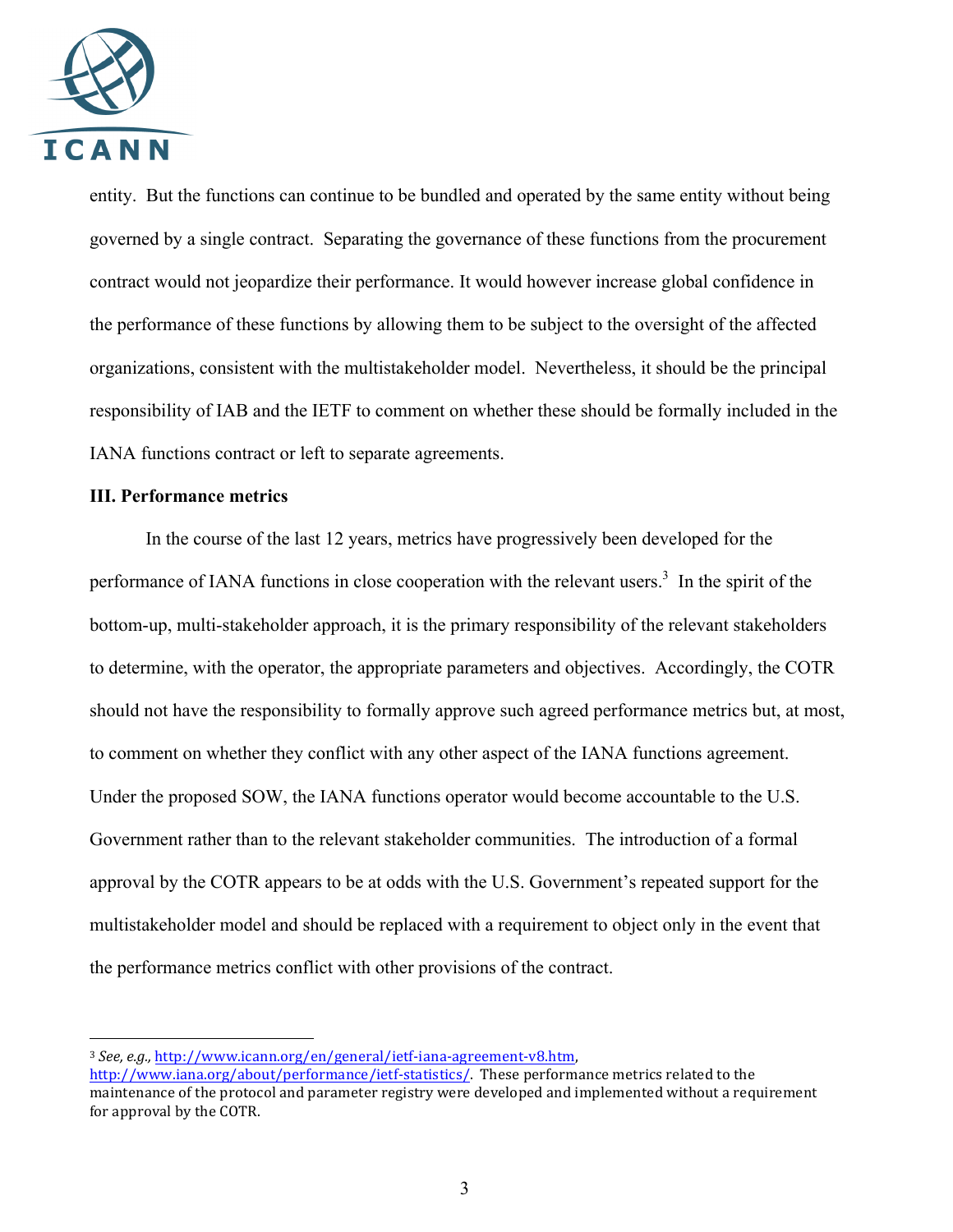

## **IV. Process transparency**

Ensuring the integrity of the root zone file to guarantee against tampering by any actor is a common and legitimate concern of all stakeholders. Increasing transparency in the workflow of the IANA functions processes is essential to develop confidence in the neutrality, efficiency and accountability of this function. The SOW appropriately envisions that the new contract should include enhanced transparency measures.

As much as possible, without compromising confidentiality requirements, transparency should take place in a timely and predictable fashion. For example, progress in root zone modification requests should become publicly available as soon as is reasonably possible and the requesters should be kept informed of the progress of their requests.

#### **V. Functional separation**

The FNOI proposes a complete functional separation of the IANA functions staff from any policy development related to the performance of the IANA functions. Under this approach, it appears that the IANA functions staff would be walled off entirely from policy development efforts and isolated from ICANN staff who may support policy development related to the performance of the IANA functions. While there should be clear separation between the performance of the IANA functions and the development of related policies, the strict functional separation proposal in the FNOI is counterproductive. As explained below, this separation already exists in a manner that permits the IANA functions staff to make valuable and transparent contributions to the policy development process without compromising the integrity of the performance of the IANA functions.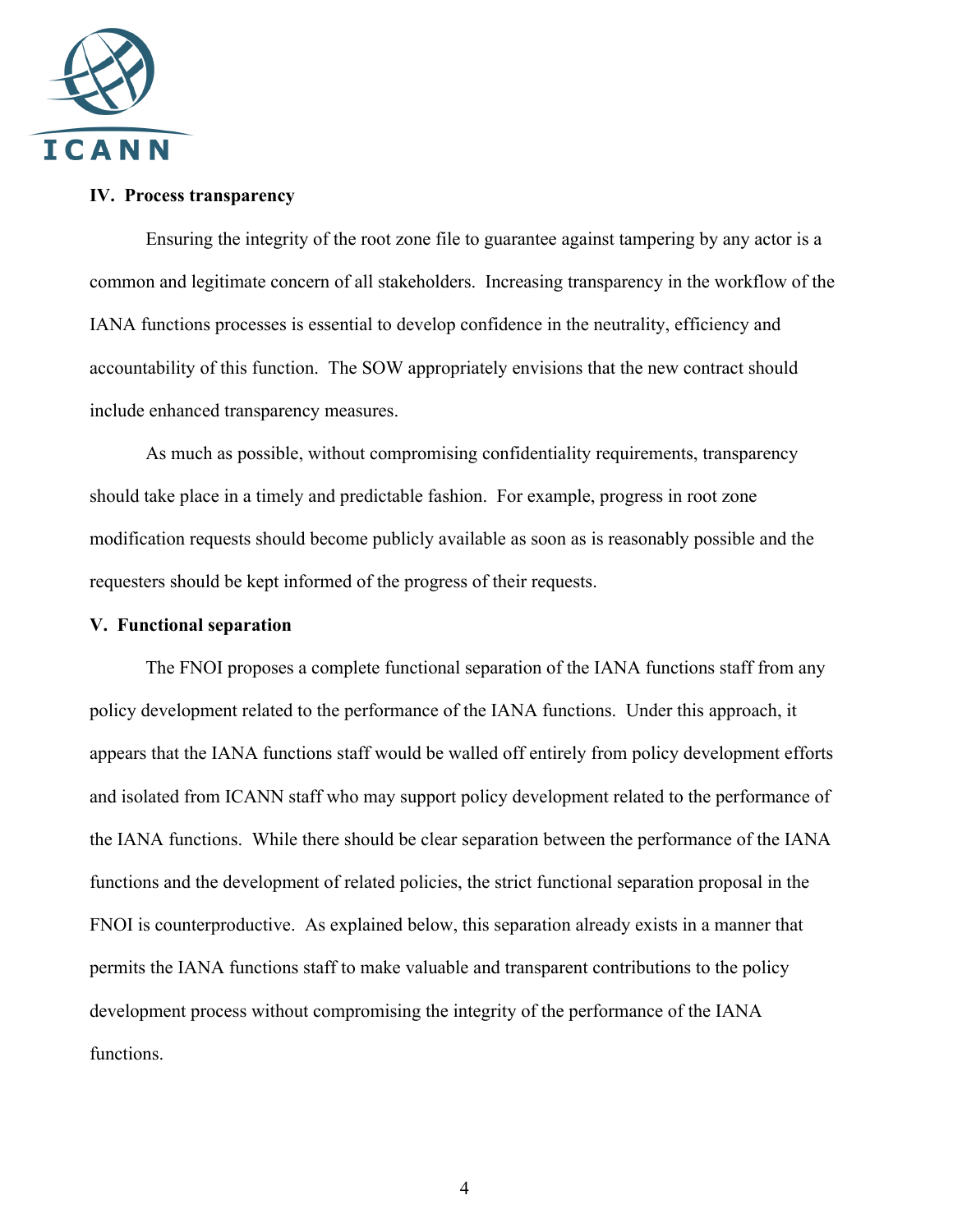

The IANA functions are primarily neutral administrative functions, executed by the IANA functions staff, in application of policies developed separately by the relevant stakeholders. The IANA staff does not develop policies, lead policy development processes, or make policy decisions in the course of performing the IANA functions.

To the extent that the separation proposal is motivated by a concern that the policies and principles applied by the IANA functions staff are unclear, the solution is to allow relevant stakeholders to develop new or clarify existing policies. The multistakeholder community is taking up this charge. For example, to clarify the policy rules applicable to ccTLD delegations and redelegations, considerable joint work between the ccNSO and the GAC is being conducted through the Delegation and Redelegation Draft Working Group. In addition, the ccNSO and the GAC are currently developing a "Framework of Interpretation", based on RFC 1591 and the GAC Principles. Similarly, the IAB and the IETF are responsible for developing policy related to the coordination of Internet port and protocol parameters, and the addressing bodies (NRO, ASO, RIRs) are responsible for developing policies related to IP numbering resources.

The IANA functions staff have no policy development responsibility with respect to any of these functions but apply the policies developed by the relevant stakeholders in the performance of the IANA functions. The practical distinction between policy development and operational execution of the IANA functions is therefore already a reality. The rigid structural separation introduced in C.2.2.1.1 of the SOW does not appear to be justified by any particular risk of conflict of interest and would unnecessarily prevent the IANA functions staff from contributing their operational and background expertise to external policy processes. IANA functions staff have provided constructive input to a range of past policy development work and their technical expertise

5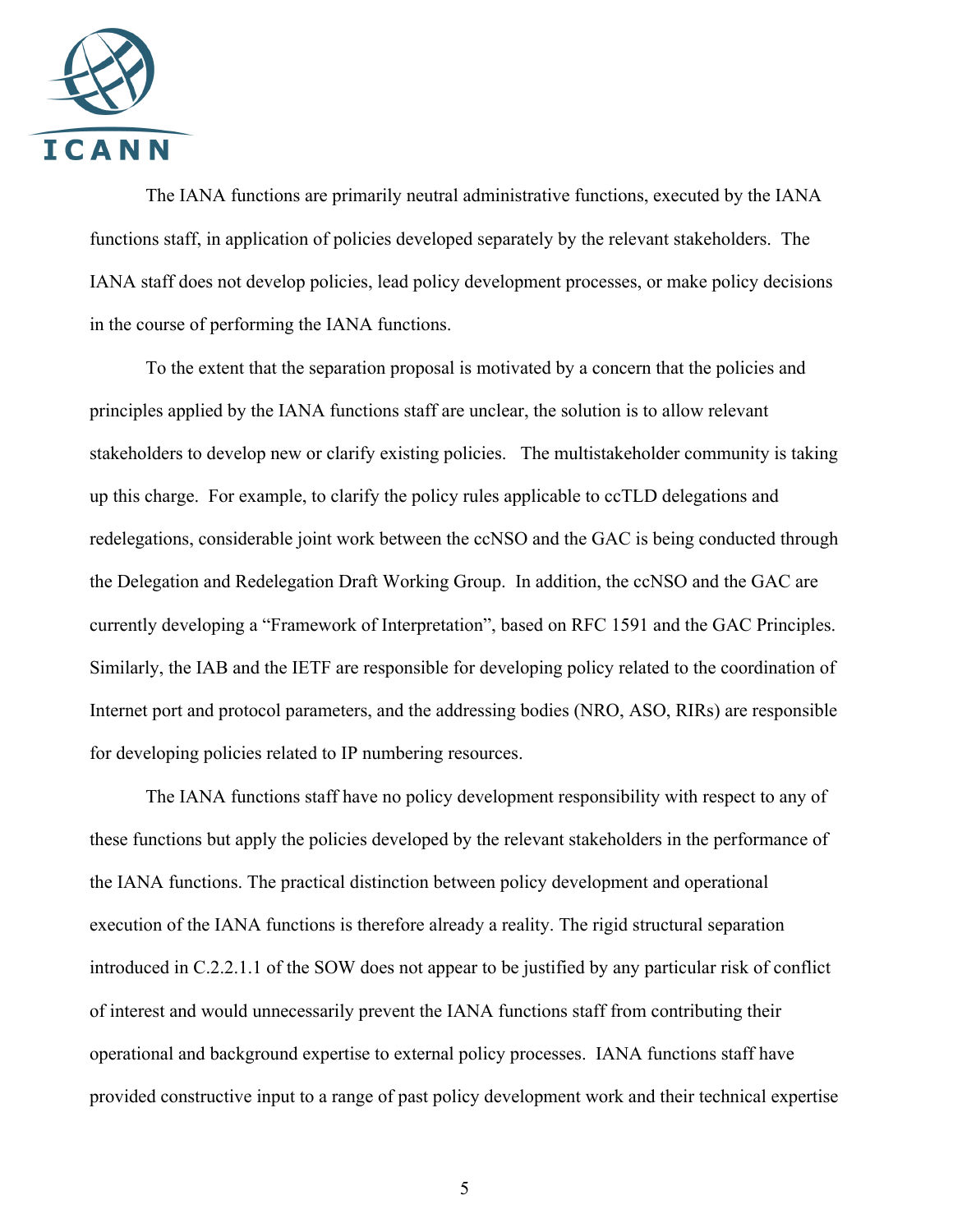

and experience helped inform the multistakeholder policy development process. This approach can and should be allowed to continue as it poses no threat to the neutral and objective performance of the IANA functions.

## **VI. Compliance with national laws**

Paragraph C.2.2.1.3.2 of the SOW states that: "the Contractor shall act in accordance with the relevant national laws of the jurisdiction which the TLD registry serves." This text is ambiguous and, taken literally, would place the IANA contractor in an untenable position.

The text does not distinguish between ccTLDs and gTLDs but only makes sense in the context of ccTLDs. Existing and future gTLDs are likely to serve many different populations, located in many jurisdictions. However, even among ccTLDs, a growing number have opened their second level domain space to registrants from multiple jurisdictions.

The IANA functions operator should not be placed in the position of having to determine whether or not a particular ccTLD request complies with the law of the relevant jurisdiction. The operator is not equipped, and should not be expected to become equipped, to make such legal determinations. This requirement would place the operator in a potentially untenable position, particularly in the event that a jurisdiction presents conflicting laws, regulations, administrative or judicial decisions. It would create an enormous risk of politicizing the role of the IANA functions operator, and therefore run contrary to the distinction between policy-making and operational implementation.

#### **VII. Documentation requirements for new gTLDs**

Paragraph C.2.2.1.3.2 of the draft SOW states: "For delegation requests for new generic TLDs (gTLDs) the contractor shall include documentation to demonstrate how the proposed string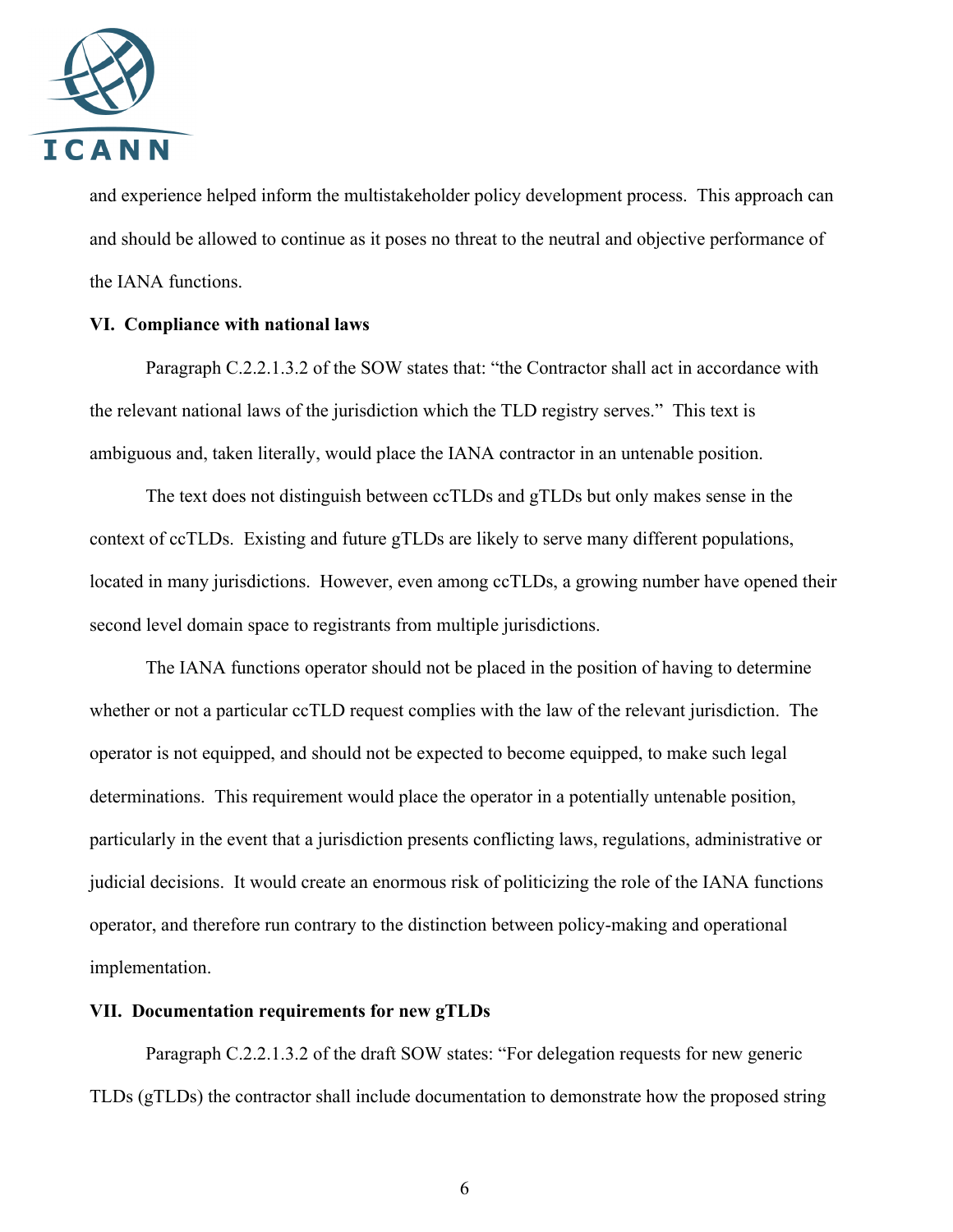

has received consensus support from relevant stakeholders and is supported by the global public interest." This proposal is inconsistent with the community-approved process for the introduction of new gTLDs as embodied in the Applicant Guidebook (AGB). The AGB was approved in Singapore after intensive multi-stakeholder deliberation that included substantial contributions from virtually all stakeholders, including governments through the GAC. The process for the introduction of new gTLDs is based on a comprehensive set of procedures to address any potential objections from relevant stakeholders. The proposed SOW text seems to replace the process laid out in the AGB with new requirements to demonstrate that each string has explicit consensus support and is consistent with the global public interest. $4$ 

The IANA functions contract should not be used to rewrite the policy and implementation process adopted through the bottom-up decision-making process. Not only would this undermine the very principle of the multi-stakeholder model, it would be inconsistent with the objective of more clearly distinguishing policy development from operational implementation by the IANA functions operator. Instead, the requirement for the IANA functions operator should be limited to forwarding documentation published by the ICANN Board regarding the approval of each new gTLD delegation request.

## **VIII. Term of Contract**

 $\overline{a}$ 

The FNOI states that in the context of procurement contracts, the current framework is a long-term contract. While that may be true when compared to other procurement contracts, the one-year terms have a destabilizing effect on the DNS and are not helpful in building global

<sup>&</sup>lt;sup>4</sup> Explicit support or documented non-objection are required only in certain limited circumstances such as applications for certain geographical names or community-based strings.